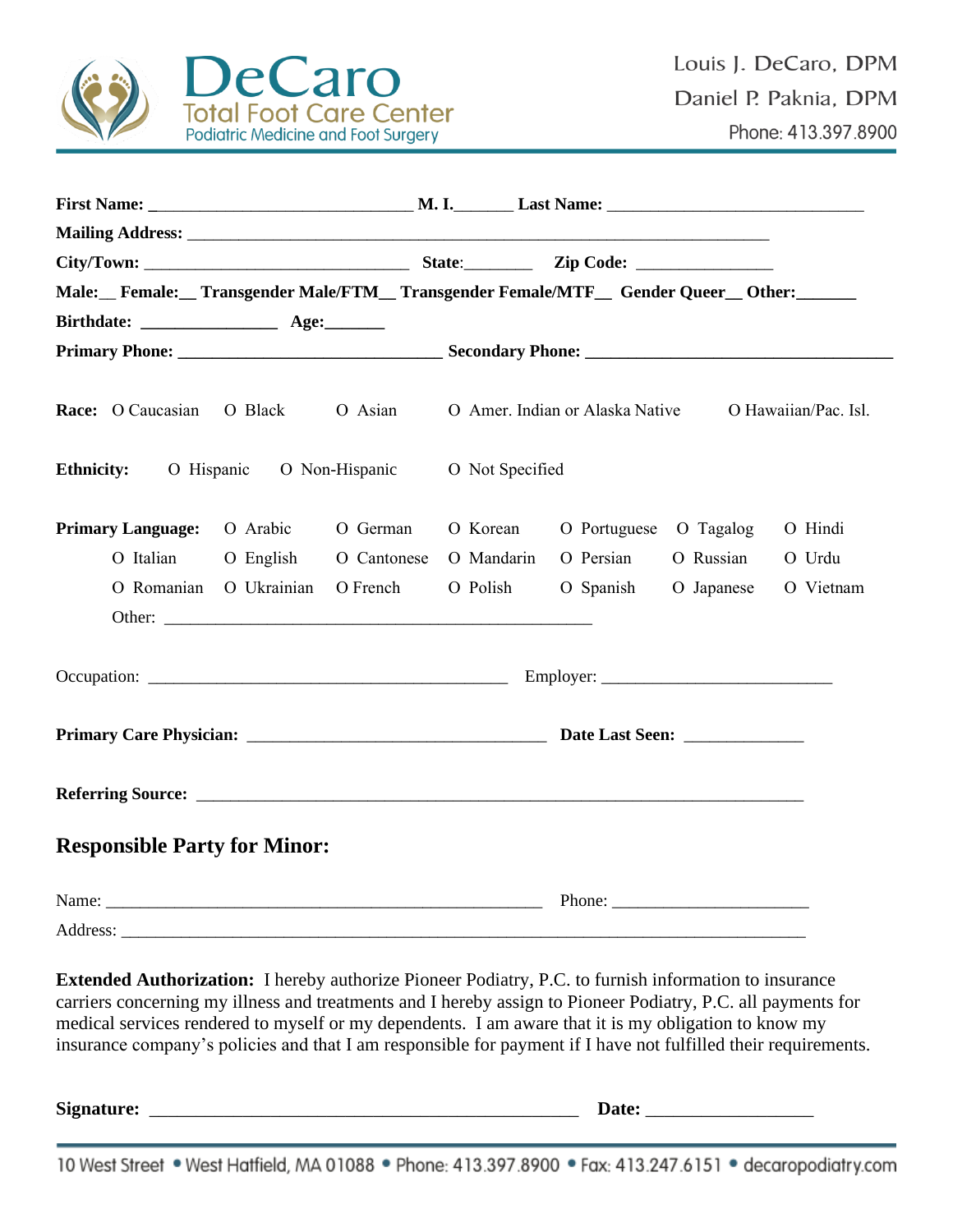

## **Medical History** Please fill out ALL sections

Reason for Visit Today (Include all orthopedic past or present complaints including foot, ankle, knee, hip, and back complaints and any pertinent family history for each category):

| Foot Pain Specifically: |                                                                                                                                                                                             |  |
|-------------------------|---------------------------------------------------------------------------------------------------------------------------------------------------------------------------------------------|--|
|                         |                                                                                                                                                                                             |  |
|                         |                                                                                                                                                                                             |  |
|                         |                                                                                                                                                                                             |  |
|                         |                                                                                                                                                                                             |  |
|                         | Have you ever worn any Orthotics and/or Lower Extremity Bracings (If so what, when, and for how long):<br>List any medications you are currently taking (prescription or non-prescription): |  |
|                         |                                                                                                                                                                                             |  |
|                         | Athletic activities or exercise regimens in which you participate (Please list and indicate frequency):                                                                                     |  |
|                         |                                                                                                                                                                                             |  |
|                         | Please list any and all allergies and describe the reaction (If not applicable, please write "none"):                                                                                       |  |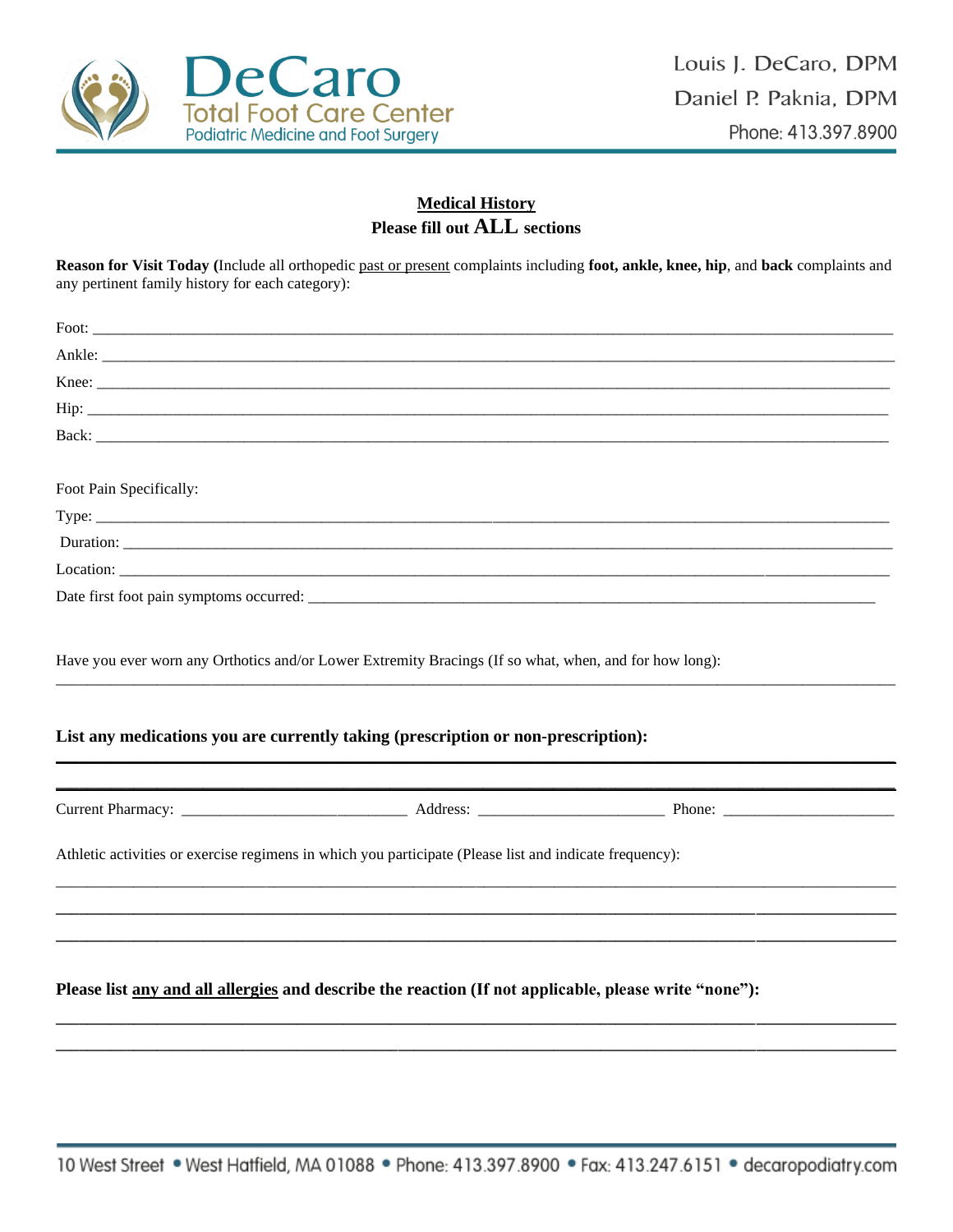

Do you or any family member have, or have you ever had any of the following?

#### **Please write in "S" for Self ,"M" for Mother, "F" for Father**

| <b>AIDS/HIV</b>  | <b>Congestive Heart Failure</b> | Hypertension                | <b>PVD</b>                  |  |
|------------------|---------------------------------|-----------------------------|-----------------------------|--|
| Alcoholism       | Depression                      | Kidney Problems             | <b>Rheumatoid Arthritis</b> |  |
| Alzheimer's      | <b>Diabetes</b>                 | Mitral Valve Repair         | Seizures                    |  |
| Anemia           | <b>DVT</b>                      | Multiple Sclerosis          | STD's                       |  |
| <b>Arthritis</b> | Emphysema                       | Myocardial Infarction       | Stroke                      |  |
| Asthma           | Gout                            | Osteoporosis                | <b>Thyroid Disorder</b>     |  |
| Cancer           | <b>Hepatitis</b>                | Phlebitis                   | Ulcer                       |  |
| Cardiac Disease  | <b>Herpes</b>                   | <b>Psychiatric Problems</b> | Other:                      |  |

Please list any **serious illnesses** (including specific heart conditions), **hospitalizations and/or operations** you have had:

| <b>Names of Specialists treating you:</b> | Cardiologist  | Vascular and the Vascular                                                                                                                                                                                                      |
|-------------------------------------------|---------------|--------------------------------------------------------------------------------------------------------------------------------------------------------------------------------------------------------------------------------|
| Endocrinologist                           | Dermatologist | Oncologist                                                                                                                                                                                                                     |
| Rheumatologist                            | Neurologist   | Other the contract of the contract of the contract of the contract of the contract of the contract of the contract of the contract of the contract of the contract of the contract of the contract of the contract of the cont |

\_\_\_\_\_\_\_\_\_\_\_\_\_\_\_\_\_\_\_\_\_\_\_\_\_\_\_\_\_\_\_\_\_\_\_\_\_\_\_\_\_\_\_\_\_\_\_\_\_\_\_\_\_\_\_\_\_\_\_\_\_\_\_\_\_\_\_\_\_\_\_\_\_\_\_\_\_\_\_\_\_\_\_\_\_\_\_\_\_\_\_\_\_\_\_\_\_\_\_\_\_\_\_\_\_\_\_\_

# **Consent to Treatment**

I hereby grant consent to Louis J. DeCaro, DPM/ Daniel P. Paknia, DPM to give medical treatment as requested by me. I also authorize Louis J. DeCaro, DPM/ Daniel P. Paknia, DPM to release any information acquired in the course of my examination or treatment to my insurance carrier, and authorize payment directly to Louis J. DeCaro, DPM/ Daniel P. Paknia, DPM of all surgical and/or medical benefits, if any otherwise payable by me for services. I understand that I am financially responsible for co-payments and other charges not covered by any insurance.

Signature of Patient (or Legal Guardian if under 18 years of age) Date

\_\_\_\_\_\_\_\_\_\_\_\_\_\_\_\_\_\_\_\_\_\_\_\_\_\_\_\_\_\_\_\_\_\_\_\_\_\_\_\_\_\_\_\_\_\_\_\_\_\_\_ \_\_\_\_\_\_\_\_\_\_\_\_\_\_\_\_\_\_\_\_\_\_\_\_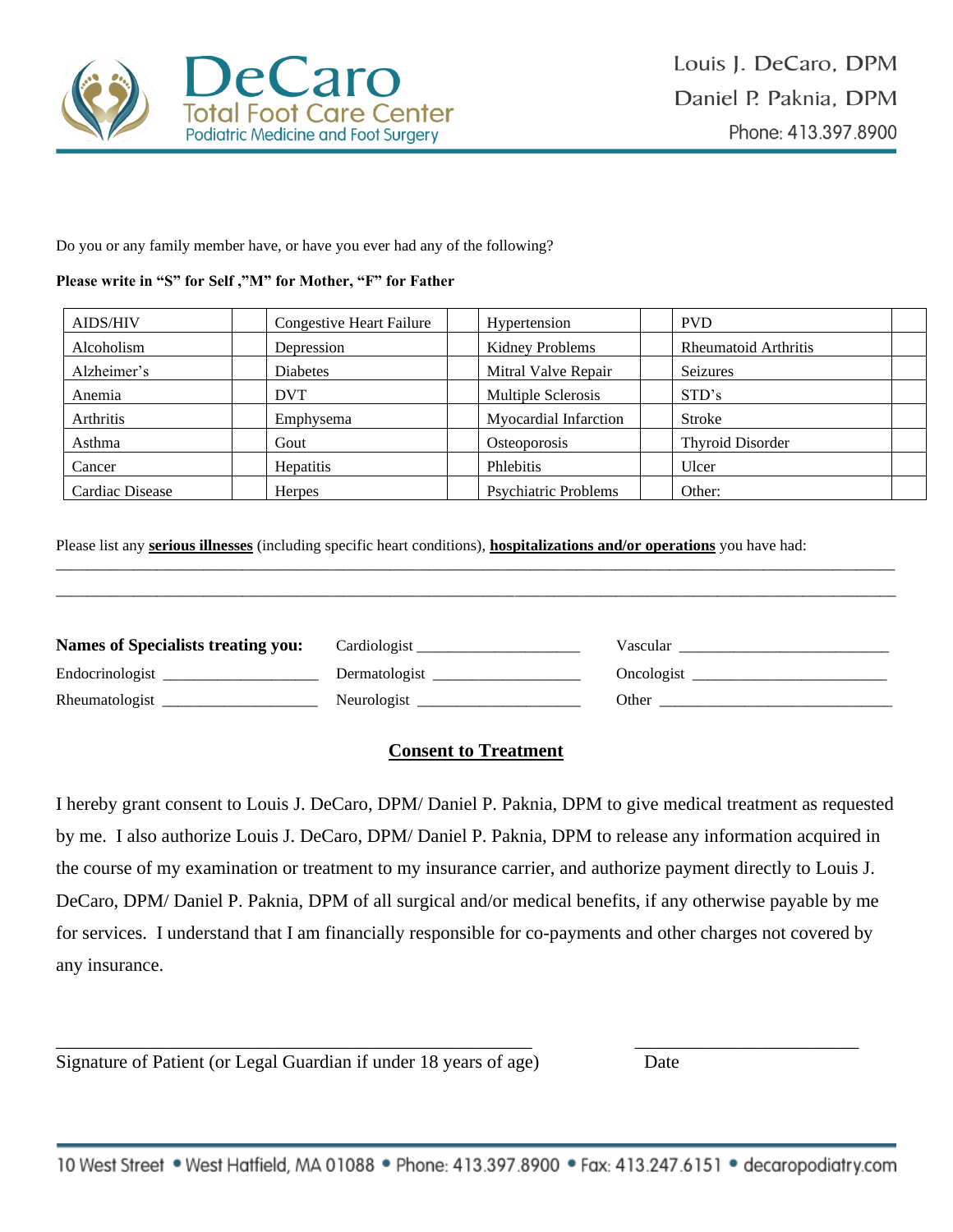

## **PATIENT HIPAA ACKNOWLEDGEMENT AND DESIGNATION DISCLOSURE FORM**

#### **Acknowledgement of Practice's** *Notice of Privacy Practices***:**

By subscribing my name below, I acknowledge that I was provided a copy of the Notice of Privacy Practices (NPP), and that I have read (or had the opportunity to read if I so chose) and understand the Notice of Privacy Practices (NPP) and agree to its terms.

**Name of Patient Date of Birth Signature of Patient/Parent/Guardian Date**

 $\overline{a}$ 

**Designation of Certain Relatives, Close Friends and other Caregivers as my Personal Representative:**

I agree that the practice may disclose certain pieces of my health information to a Personal Representative of my choosing, since such person is involved with my healthcare or payment relating to my healthcare. In that case, the Physician Practice will disclose only information that is directly relevant to the person's involvement with my healthcare or payment relating to my health care.

| <b>Print Name:</b>              | <b>Print Name:</b>              |
|---------------------------------|---------------------------------|
| <b>Relationship to Patient:</b> | <b>Relationship to Patient:</b> |
| <b>Phone Number:</b>            | <b>Phone Number:</b>            |

#### **Request to Receive Confidential Communications:**

As provided by Privacy Rule Section 164.522(b), I hereby request that the Practice make all communications to me by the means that I have listed below.

| <b>Home Telephone Number:</b>                 | <b>Email Address:</b>                         |
|-----------------------------------------------|-----------------------------------------------|
| OK to leave message with detailed information | OK to Send Email to Address Above             |
| <b>Cell Phone Number:</b>                     | <b>Work Phone Communication:</b>              |
| OK to leave message with detailed information | OK to leave message with detailed information |